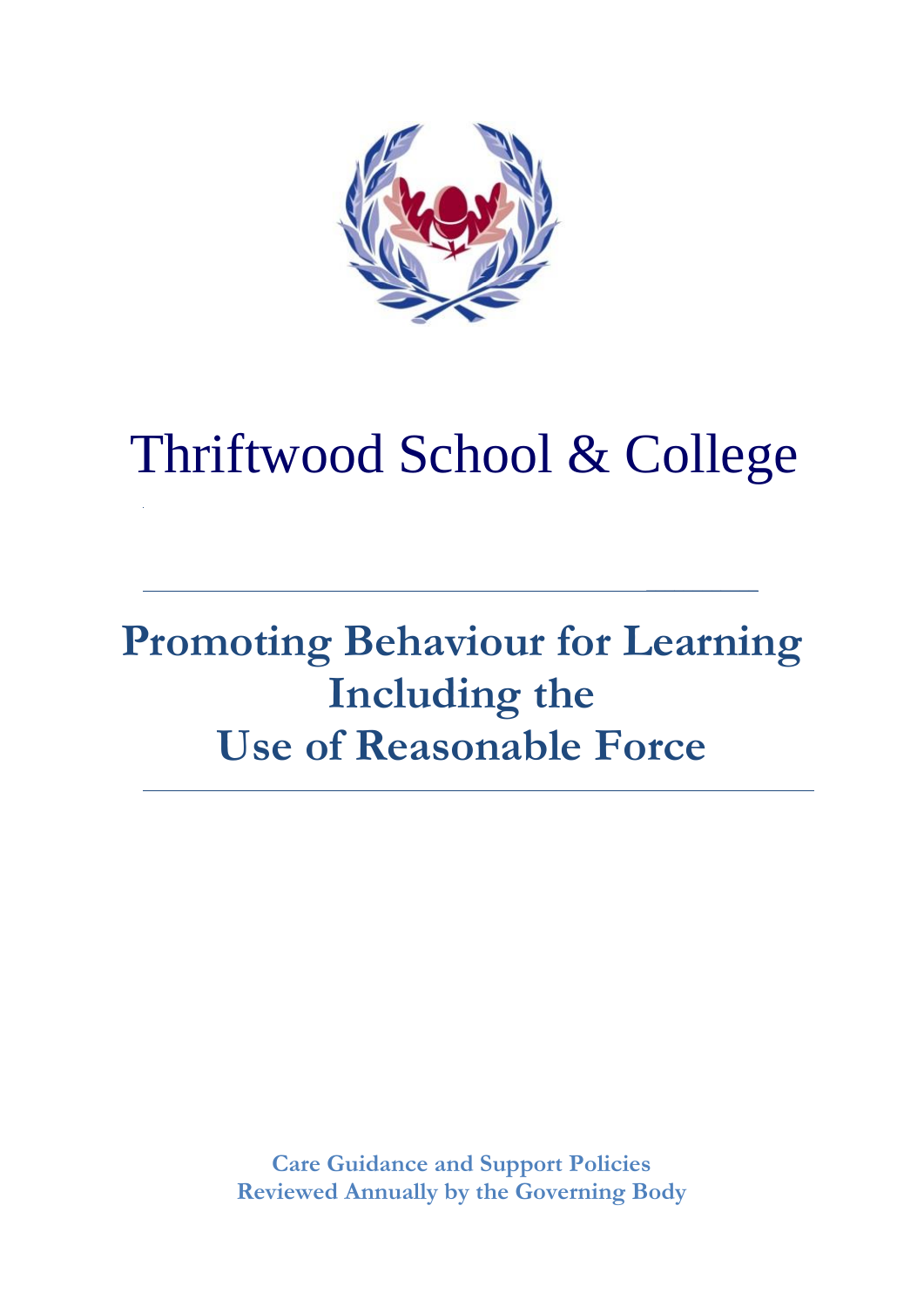At Thriftwood Academy we have high expectations of behaviour and personal achievement for all of our pupils. This is established by providing a caring and stimulating environment. Pupils are encouraged to be independent, develop self-control and show respect for others. The use of rewards and sanctions is an integral part of successful pupil management and is both consistent and fair.

We believe that good behaviour promotes effective learning. Staff, parents and pupils themselves are essential in ensuring that this is understood and maintained.

> *"Safeguarding is at the heart of the School and College. Pupils are exceptionally well cared for. Pupils say they feel safe and know how to stay safe." Ofsted 2017*

#### **Our Legal Framework**

This policy has due regard to statutory legislation, including, but not limited to, the following:

- The Education Act 2011
- The Equality Act 2010
- The Education and Inspections Act 2006
- The Health Act 2006

This policy also has due regard to DfE guidance, including, but not limited to, the following:

**DfE 'Behaviour and discipline in schools' 2016**

This policy should be used in conjunction with the following school policies:

- **Exclusion Policy**
- Code of Conduct
- Anti-Bullying Policy

#### **Definition of 'Behaviour for Learning'**

The phrase, 'Behaviour for Learning' relates to how the students conduct themselves in order to access appropriate learning, i.e.:-

- What learning attributes, in terms of focused attention, self-confidence, ability to participate, independence in learning and levels of resilience do we wish them to acquire?
- How do we help students to conduct their relationships with others? e.g. how do we help them to interact, socially, show empathy, respect and tolerance?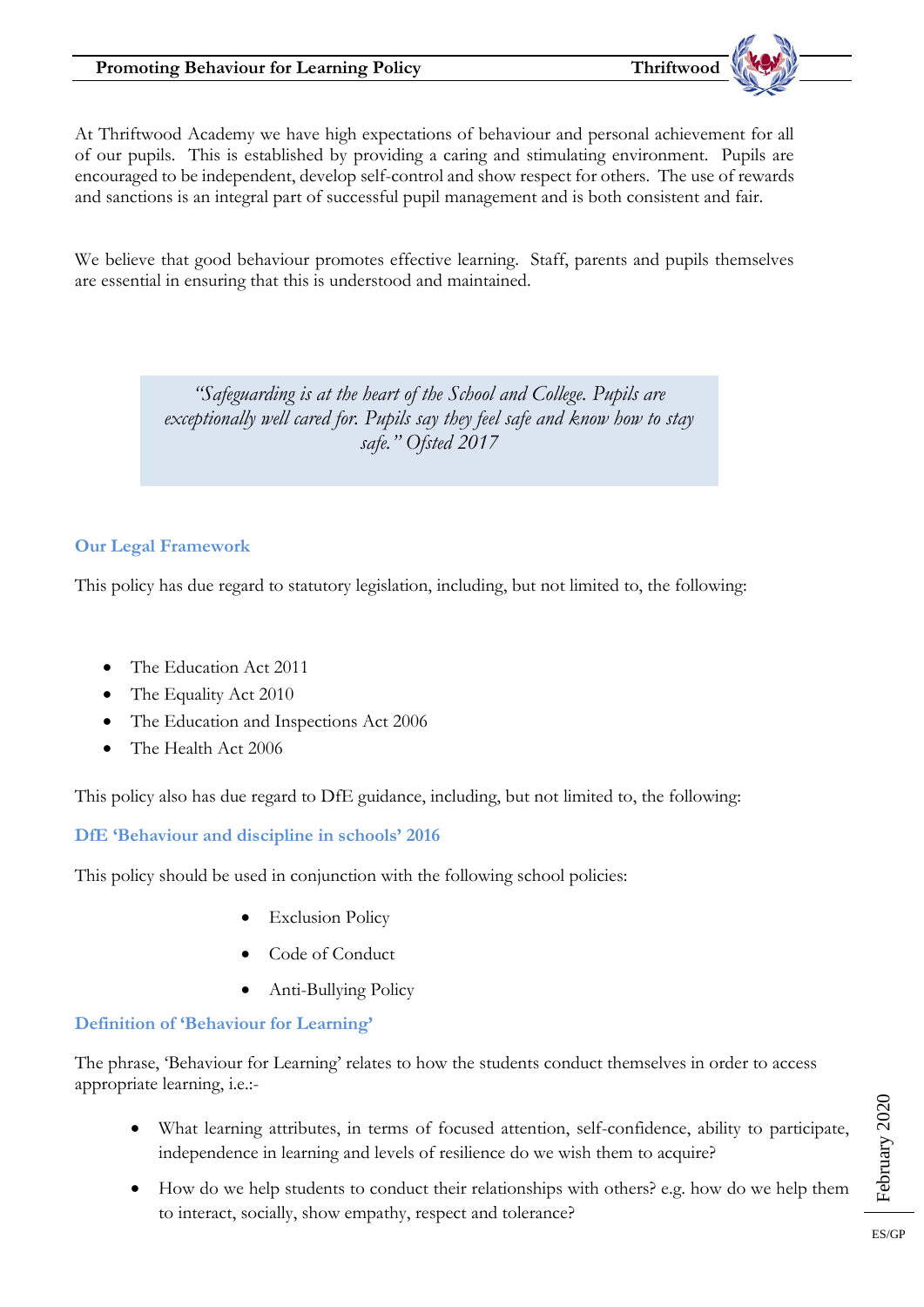• How do we support students in engaging with the curriculum? What are their interests and skills? Can they adapt to and persevere with, difficult subjects and situations. Can they identify how they learn best?

All aspects of School and College life is centred around the development of these skills and attributes in order that learning can take place and future pathways into further learning and employment are facilitated. All staff are committed to supporting these skills.

Students are encouraged to develop using positive Codes of Conduct.

#### **The Thriftwood School Code**

The Code of Conduct for Thriftwood School is promoted widely and helps to contribute to the positive ethos throughout the school. The code in the school context sets out expectations as follows:

> Show respect Be kind Listen well Work hard • Tell the truth Take care of property Be friendly

#### **The College Code of Conduct**

In the college environment the code reflects a more adult perspective regarding principles for learning:-

| E           | Enterprise     |
|-------------|----------------|
| N           | <b>Nurture</b> |
| $\mathbf R$ | Respect        |
| I           | Integrity      |
| $\mathbf C$ | Compassion     |
| H           | Honesty        |
|             |                |
|             |                |

February 2020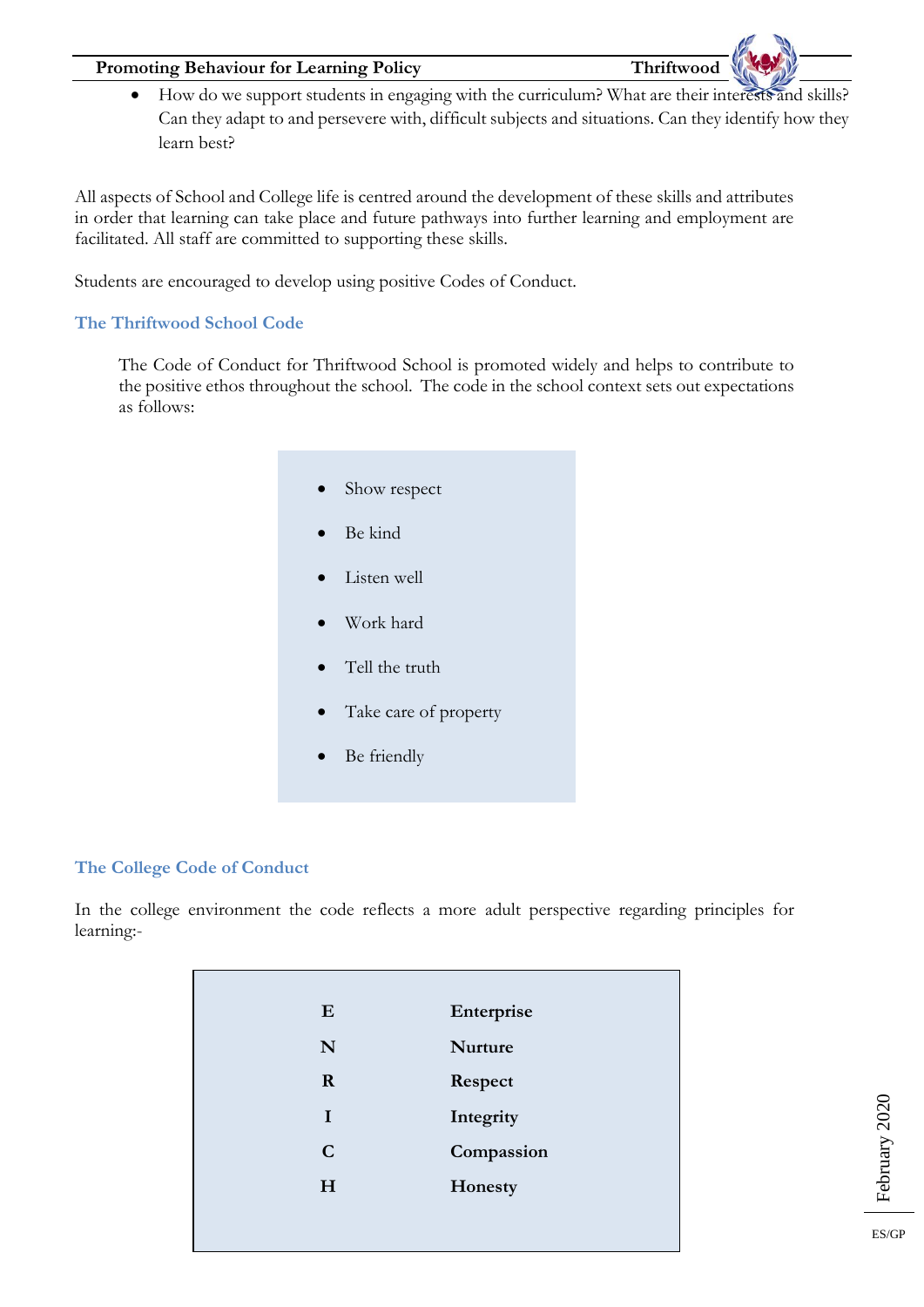#### **Expectations**

In order to promote positive behaviours it is expected that in each part of the school/college there will be:-

- Effective presence/supervision/time keeping of all staff in room
- Appropriate application of rules
- Supportive yet firm approach/style
- Focused attention
- High expectation
- Effective match of curriculum to the individual
- Effective use of positive attitudes and rewards
- Team responsibility
- Good organisation of space/resources/timetable
- Appropriate forms of communication signs/symbols

#### **Managing Behaviour**

Thriftwood staff are trained on a yearly basis in supporting good behaviour for learning in our school. Training involves:

- Person centred practice
- The use of positive behaviour strategies
- **De-escalation**
- **The use of reasonable force and handling**
- **The use of time out**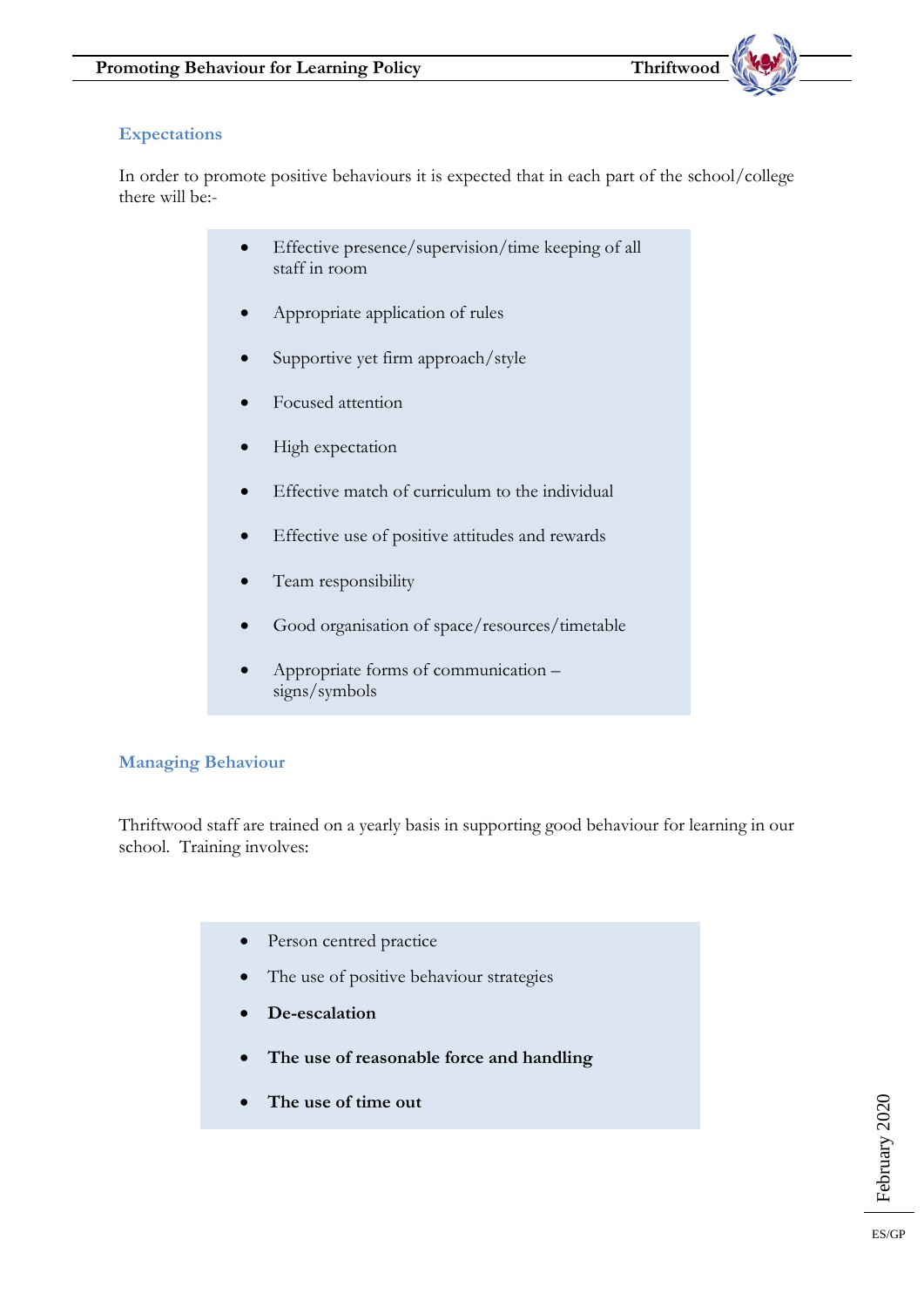Handling Pupils and the Use of Reasonable Force

#### **STATEMENT**

We believe at Thriftwood that it is every individual's right to be educated and work in a safe and secure environment. Therefore at times it is necessary on the part of the Headteacher to authorise and carry out the handling of pupils and the use of reasonable force.

As part of our Behaviour Policy, all staff at Thriftwood School are aware of the regulations regarding the handling of pupils, when incidents occur. Incidents where handling may be necessary fall into three broad categories as follows (as stated in section 93 of the Education and Inspections Act 2006).

| a)            | committing any offence (or, for a pupil under the age of criminal                                                                                                                   |
|---------------|-------------------------------------------------------------------------------------------------------------------------------------------------------------------------------------|
|               | responsibility, what would be an offence for an older pupil);                                                                                                                       |
| b)            | causing personal injury to, or damage to the property of, any person<br>(including the pupil himself); or                                                                           |
| $\mathcal{C}$ | prejudicing the maintenance of good order and discipline at the school<br>or among any pupils receiving education at the school, whether during a<br>teaching session or otherwise. |

There are many types of situation where reasonable force may be appropriate, or necessary to control or restrain a pupil, examples of these can be found in Appendix 1 of this policy. Thriftwood staff are aware of this list of examples whenever incidents occur.

Thriftwood follows the Guidance set out in the document

'Use of Reasonable Force in Schools' – DfE July 2013

https://www.gov.uk/government/publications/use-of-reasonable-force-inschools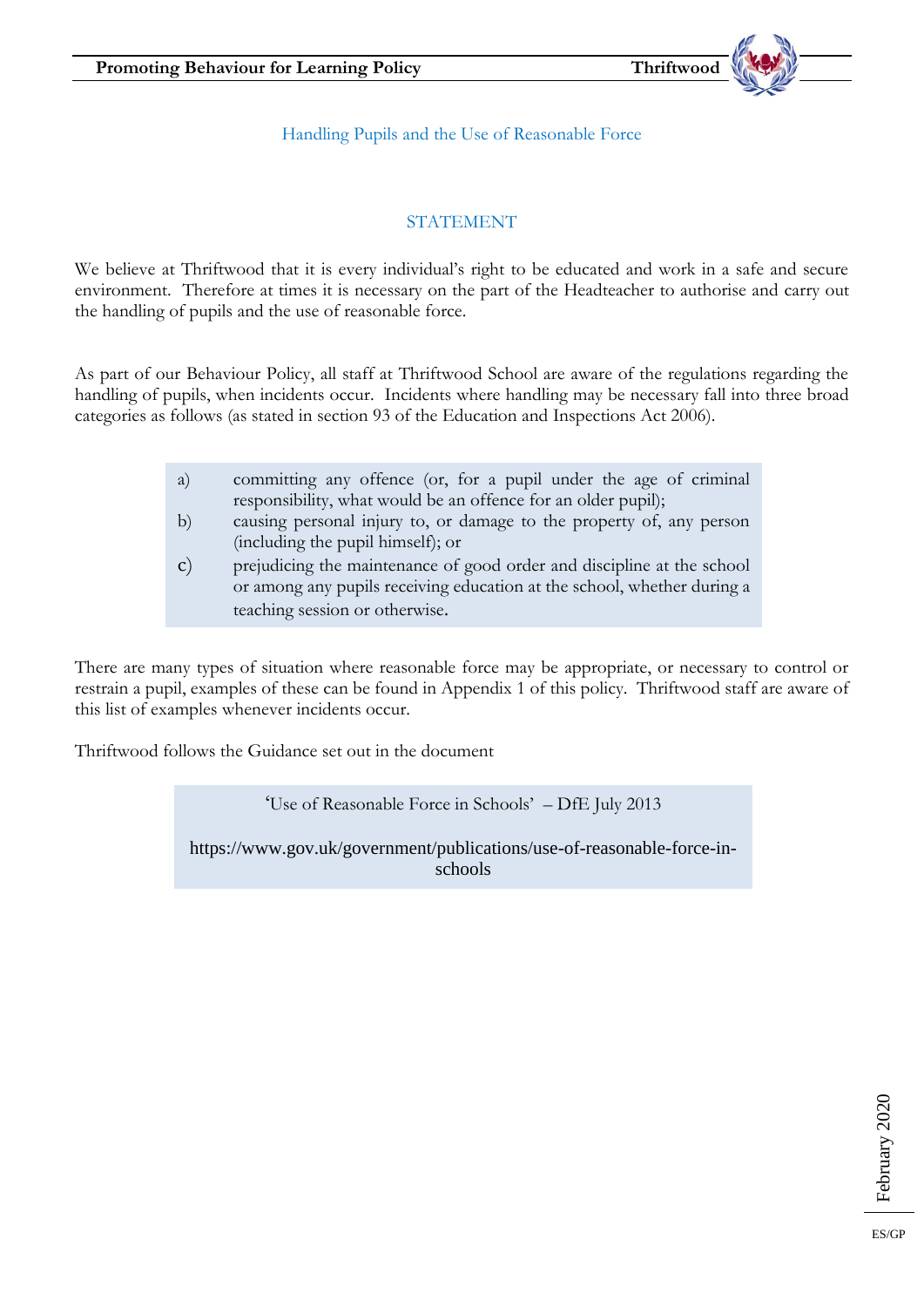#### INCIDENT MANAGEMENT AND MINIMISING THE NEED TO USE FORCE

All incidents of the nature described formerly are dealt with consistently by our staff as follows:

- 1. Assess situation and degree of risk. Decide on course of action:
- (a) talk down procedure, or
- (b) passive handling with a second adult present

2. Prevent pupil from carrying out the actions as stated in Section 10 of the Education Act by employing handling techniques.

(This means that the only force used, is to safely control movement. Often this means each adult taking a safe hold on the wrist and upper arm and guiding to a seated position, in extreme cases this may involve safely manoeuvring a pupil to the floor).

3. While the handling is being carried out, talk down procedure is employed to deescalate the pupil's behaviour.

4. When the pupil is sufficiently calm, they will be released.

5. The incident will then be recorded on the incident sheet (Appendix 2) by all those present. Opportunities for talking through the incident will be available for all participants.

6. Action regarding discipline will then be decided upon.

#### REASONABLE FORCE

As stated in Section 93 of the Education Act – there is no legal definition of 'reasonable force'. At Thriftwood we directly refer to Sections 16 to 18 in order to assess the degree of handling required for each incident.

Please refer to the following section of the Guidance in order to fully appreciate the Thriftwood Policy for the use of handling pupils:

*"There is no legal definition of when it is reasonable to use force. That will always depend on the precise circumstances of individual cases. To be judged lawful, the force used would need to be in proportion to the consequences it is intended to prevent. The degree of force used should be the minimum needed to achieve the desired result. Use of force could not be justified to prevent trivial misbehaviour. However, deciding whether misbehaviour is trivial also depends on circumstances. For example, running in a corridor crowded with small children may be dangerous enough not to be regarded as trivial."*

#### PROPORTIONATE RESPONSE

'**Proportionate Response'** forms part of our Manual Handling and Restraint Policy and is understood by staff. This ensures that any physical interventions are proportionate to the situation. This is monitored via incident reports by the Deputy Headteachers. Staff are aware of the process they need to follow when deciding to use force.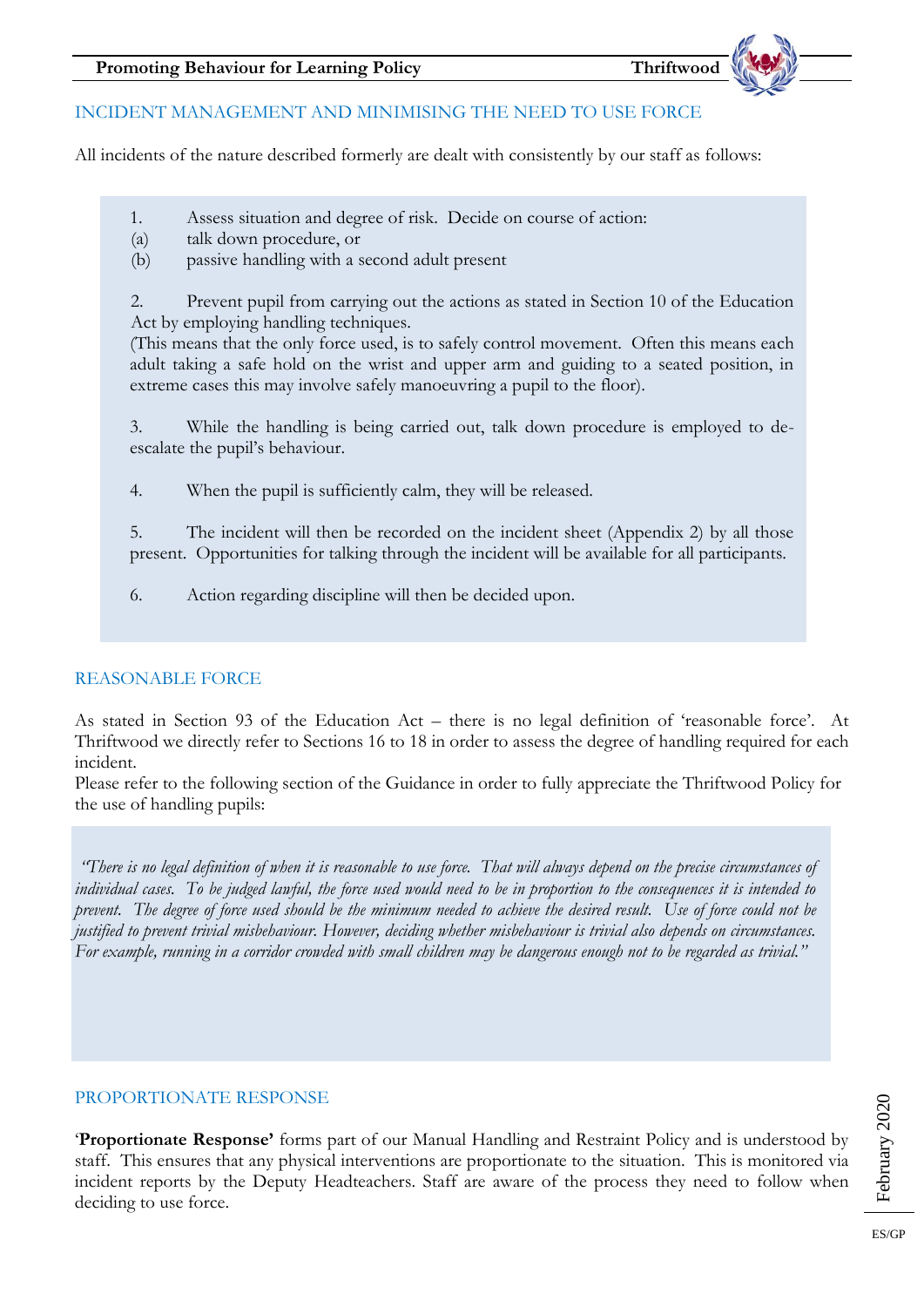#### AUTHORISATION TO USE HANDLING

The Headteacher permanently authorises all staff to use low level, non-restrictive manual handling strategies such as:

(Students and visitors to the school are not authorized to discharge handling procedures).

- Guiding the use of the flat of the hand in the small of the pupil's back giving directions.
- Shepherding the use of non-verbal signals and guiding body movements.
- Supporting pupils needing help i.e. for SEN pupils with stability problems, helping them up to and down from levels.
- Blocking standing in the way of pupils in certain circumstances.

The Headteacher authorises all staff to use the following strategies when the pupil contravenes the guidelines given in Section 93 of the Education and Inspections Act 2006.

- Holding:
	- o a pupil's hand for safety or prevention from running away.
	- o a pupil safely to remove them or move them.
- Confining:
	- o in circumstances where pupils are aggressive or attempting to run away and may be confined in a secure space or doors blocked preventing escape or to minimize the impact on other pupils.
	- o shoes may be removed for staff and pupil safety.

#### THE USE OF SECLUSION

The school recognizes that seclusion is a form of physical intervention. The use of 'time out' in a designated area is used in conjunction with this policy. Pupils demonstrating violent behaviors may be taken to 'time out' where they will not need to be restrained.

The Headteacher authorises the Leadership Team and the Home School Liaison Manager to carry out acts of restraint.

Restraint - pupils in extreme cases, where they may injure themselves or others including staff may be held in a brief restraint. This will be done only to prevent harm to the pupil, other pupils or staff and to move to a safe location.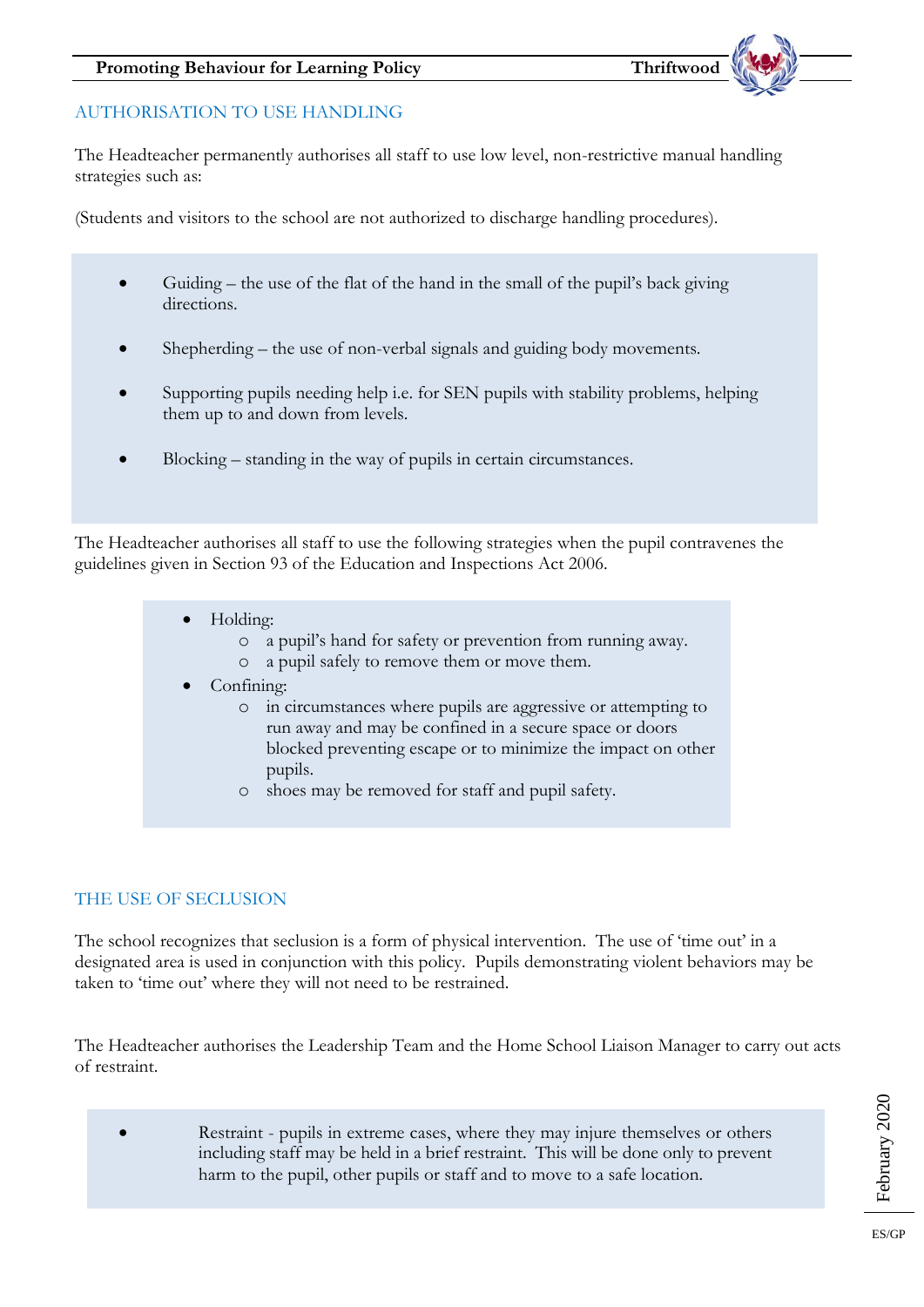COMMUNICATING WITH PUPILS

Pupils will be given a commentary and warnings about the handling that is taking place.

All incidents will be recorded using the school's Incident Report sheets.

Deciding to use force will result from making a judgment that:

- no other means would have the desired outcome
- the seriousness of the incident
- the relative risks of using force rather than not using force

#### STAFF TRAINING

The school recognizes accredited training is available but this does not preclude a member of staff using reasonable force where needed.

All staff will be given appropriate in-house training in the application of the Policy once a year. New staff will be inducted with the policy and will be given a mentor to support them in carrying out its contents.

Governors will be informed and kept up to date with developments in this policy. Governors will be invited to the staff training once a year.

#### PLANNED USE OF PHYSICAL INTERVENTIONS

Pupils who present with persistent challenging behaviours will be subject to risk assessments and Physical Intervention Plans. In agreement with parents strategies for use on a regular basis may be required.

#### COMPLAINTS AND ALLEGATIONS

Incidents will be recorded using the school Incident Sheets. If restraint has been used parents will be informed.

Complaints with regard to the use of handling should be directed to the Headteacher or the Governing Body. Guidance may also be sought from the Children's Safeguarding Board.

#### MONITORING AND REVIEW

The Policies for Pupil Care will be reviewed annually and training needs will be identified and planned for.

The Deputy Headteacher and Leadership Team will monitor the use of physical interventions and the impact of the Policies. The Deputy Headteacher will report back to the Governing Body.

#### FURTHER INFORMATION

<https://www.gov.uk/government/publications/use-of-reasonable-force-in-schools>Use of Reasonable Force in Schools July 2013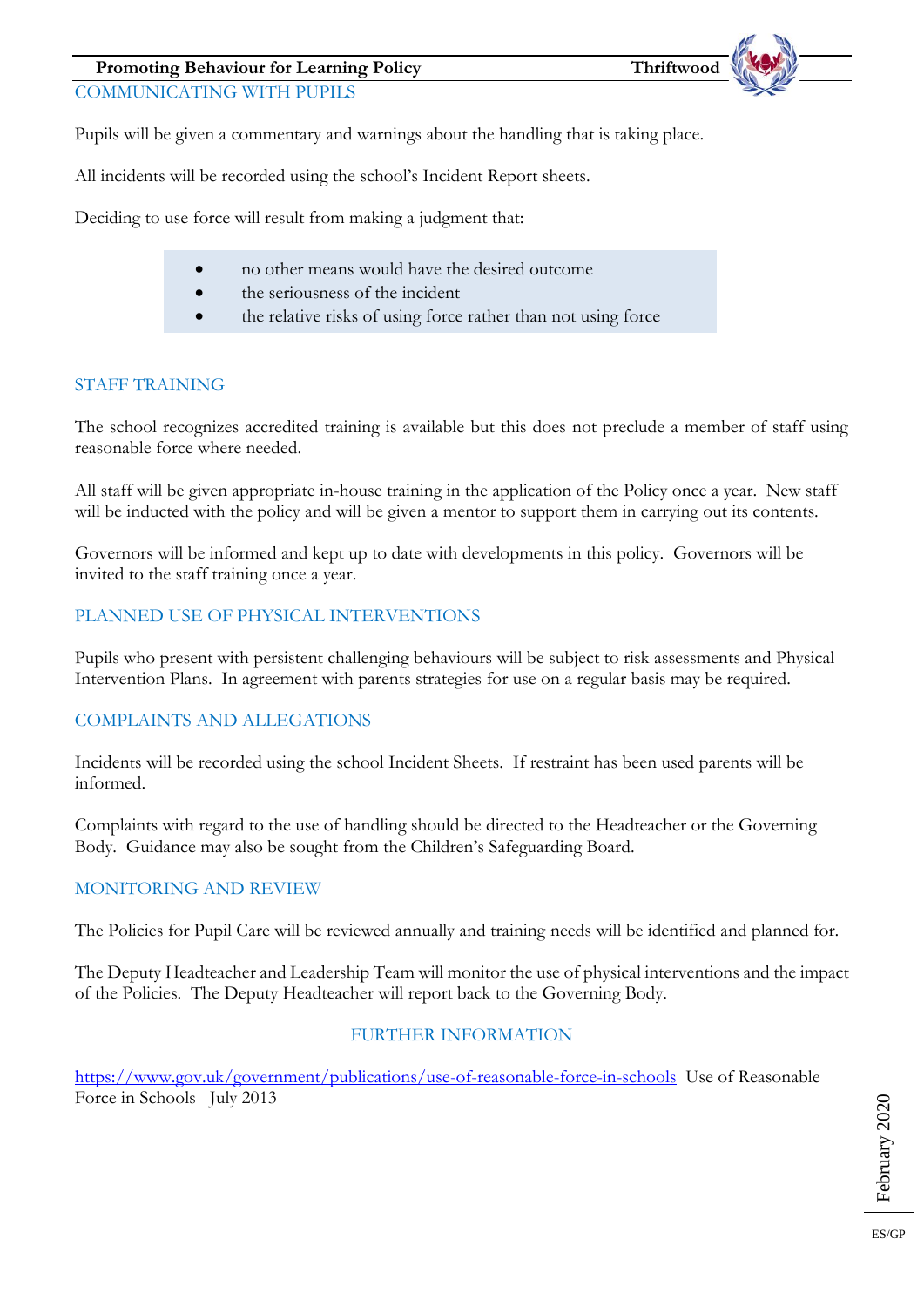#### **APPENDIX 1**

#### **EXECUTIVE SUMMARY**

All school staff members have a legal power to use reasonable force to prevent pupils committing a criminal offence, injuring themselves or others or damaging property, and to maintain good order and discipline.

Staff members can sometimes be worried that using force will lead to false allegations of unreasonable or unlawful conduct in the form of a complaint or legal action. But if the force used is reasonable all staff will have a robust defence against any accusations. This guidance is intended to help staff feel more confident about using force when they think it is right and necessary.

Whether the force used is reasonable will always depend on the particular circumstances of the case and the test is whether the force used is proportionate to the consequences it is intended to prevent. This means the degree of force used should be the minimum needed to achieve the desired result.

In schools force is generally used for two different purposes – to control pupils and to restrain them.

- Control can mean either passive physical contact (e.g. standing between pupils or blocking a pupil's path) or active physical contact (e.g. leading a pupil by the hand or arm, or ushering a pupil away by placing a hand in the centre of the back).
- When members of staff use "restraint" they physically prevent a pupil from continuing what they were doing after they have been told to stop. The use of restraint techniques is usually used in more extreme circumstances, such as when two pupils are involved in a fight and physical intervention is needed to separate them.

Some examples of situation where reasonable force might be used are:

- to prevent a pupil from attacking a member of staff, or another pupil, or to stop a fight between two or more pupils;
- to prevent a pupil causing deliberate damage to property;
- to prevent a pupil causing injury or damage by accident, by rough play, or by misuse of dangerous materials or object;
- to ensure that a pupil leaves a classroom where the pupil persistently refuses to follow an instruction to do so;
- to prevent a pupil behaving in a way that seriously disrupts a lesson; or
- to prevent a pupil behaving in a way that seriously disrupts a school sporting event or school visit.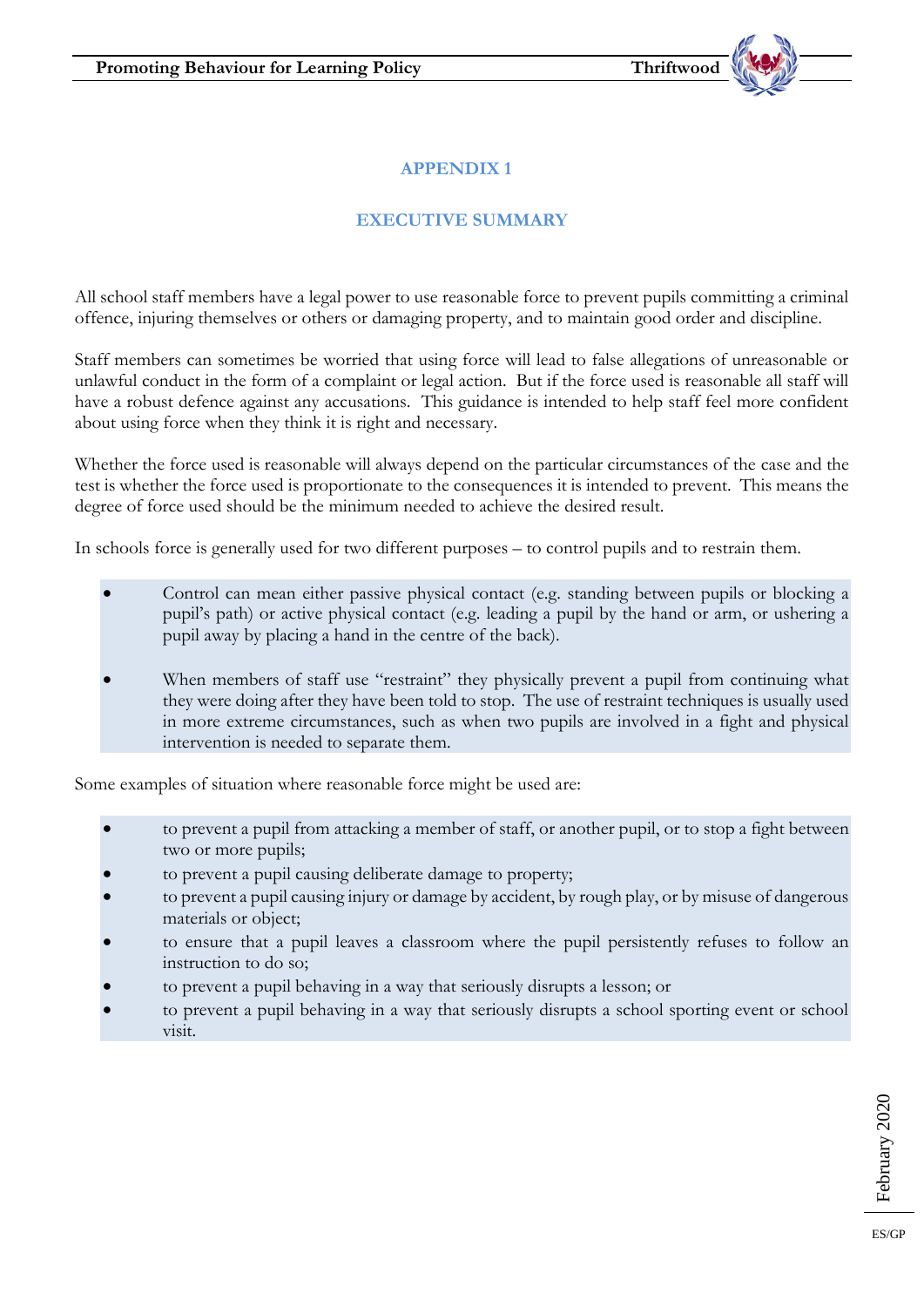#### **Risk Management Plans**

Pupils identified with specific behavioural needs have a Risk Management Plan drawn up (see Appendix). This document details the behaviour causing concern, primary indicators and strategies that need to be implemented to ensure the pupil is safe and their behaviour supported effectively. The Plan is shared with parents and reviewed regularly.

#### **Pastoral Support**

The academy prides itself on the outstanding support given to its pupils.

*"All policies are in place and reflect the latest national guidance. Staff are very well trained in all aspects of Safeguarding. Detailed risk assessments are regularly updated." Ofsted 2017*

#### **Home School Liaison**

As part of the pupil support structure the Pastoral Team and specifically the Home Link Managers work with children and their parents and carers ensuring that communication between home and school is effective and supportive. Her activities may include:

- Supporting parents with issues at home
- Acting as mediator between pupils, parents and carers
- Working in partnership with other agencies
- Supporting pupils with behaviour in school
- Supporting pupils one-to-one with home/school issues

The Home School Liaison Managers work in close partnership with the Headteachers and Leadership Teams and both act as the Deputy designated Leads for Safeguarding

#### **School Rewards**

Each part of the school uses a variety of rewards which celebrate both academic and personal achievement. Celebration assemblies recognise the broad range of pupils' accomplishments, rewards may include:

> \*Stars and Thrifts \*Housepoints \*Certificates \*Trips Out \*Golden Time/Free Time \*Pupil of the Week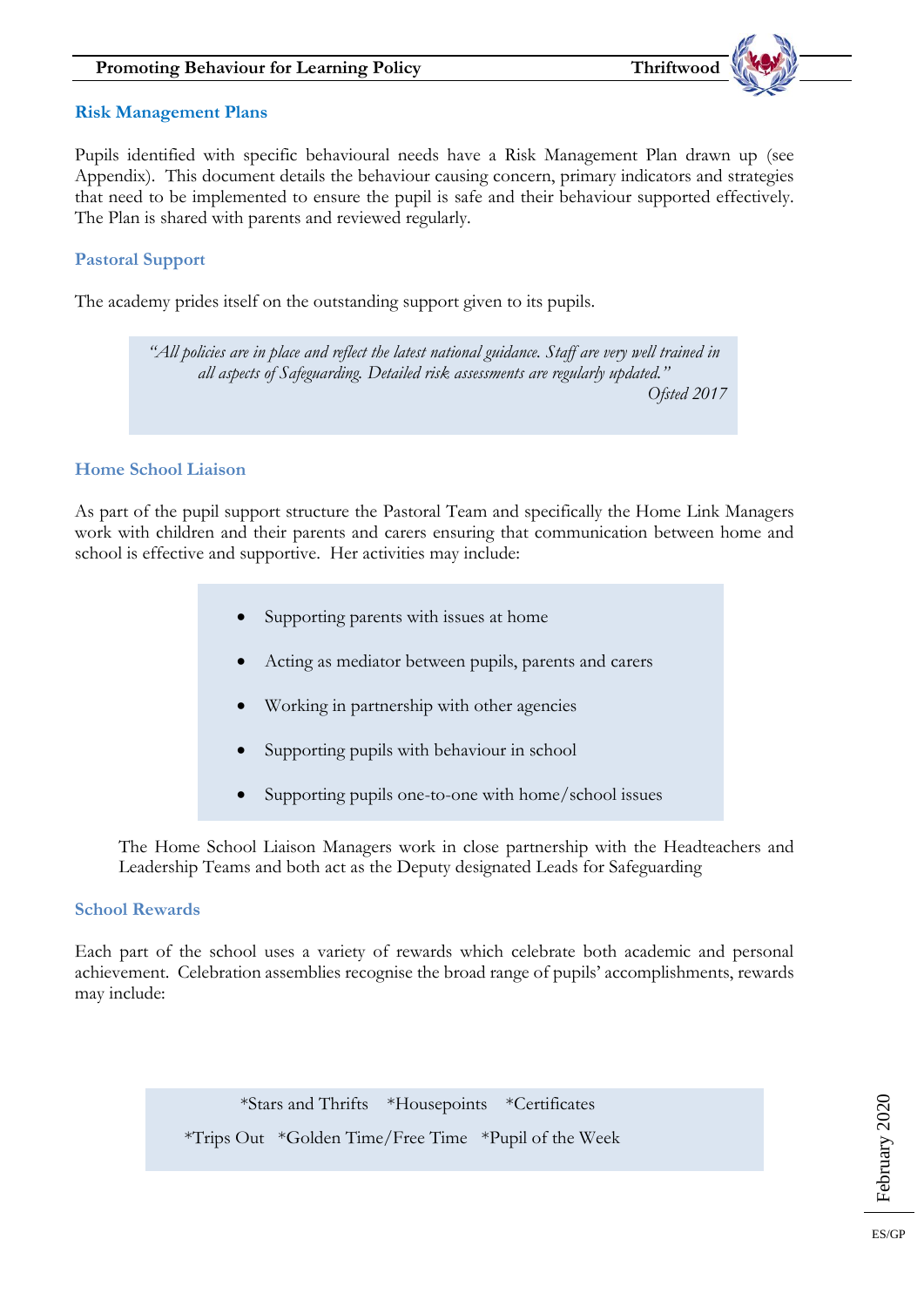

The pupils will be rewarded with house points for good work, behaviour and citizenship. There are inter-house competitions and events throughout the year and a trophy is awarded for the house with the most points in the summer term.

#### **Assemblies**

During the week each department will present assemblies promoting the spiritual, moral, social and cultural curriculum. There will also be celebration assemblies and collective reflection time.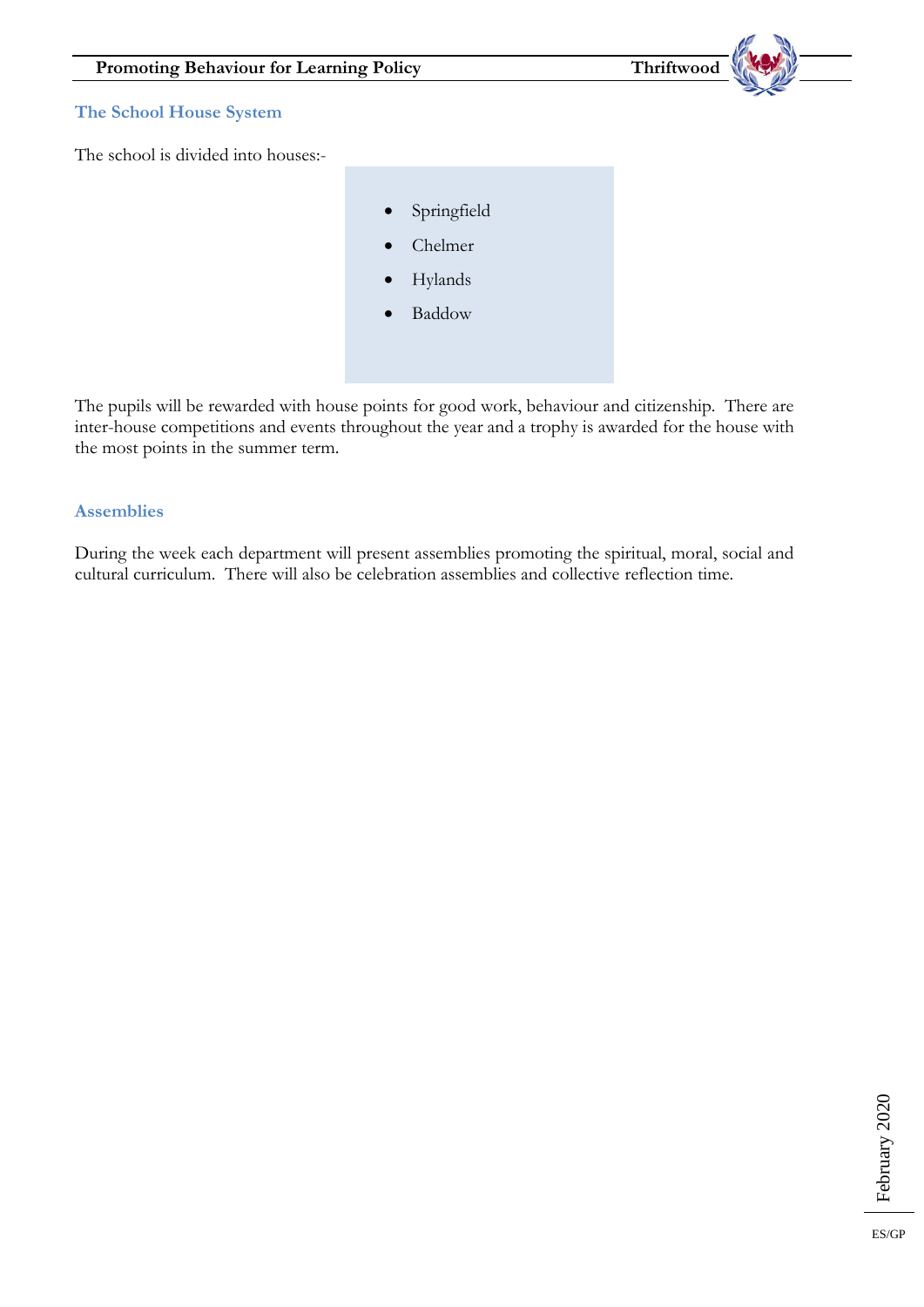# **Assessment of Risk in Relation to Behaviour**

Assessing the risks when teaching students with disability or SEND is about identifying the action necessary to manage the risks to the individual, staff, students and others. Most students will not require specific adjustments and **Risk Management Plans**, but by the very nature of their additional needs, dynamic reviews of **Thriftwood's Risk Assessment Strategy** will be necessary to account for any changes in the individual in relation to the School or College.

Where an individual's disability or SEN creates specific health and safety risks to other students and staff, including those associated with communication, mental health, social, emotional, behavioural and medical needs, risk management needs to be compiled and agreed on a case by case basis. There is no 'blanket' strategy to fit all.

#### **Key health and safety risk factors**

As part of our work with students, the School and College will need to risk assess the following according to the SEAX Trusts delegated responsibilities, policy and legislative frameworks (This is not an exhaustive  $list$ :

- Management of life-threatening conditions in young people
- Behavioural and mental health difficulties and diagnoses
- Administration of medication/monitoring procedures
- Moving and handling of students with physical disabilities, access arrangements
- Use of force
- Risks to others due to behavioural issues
- Access to school trips to those who may present risks, i.e. whether it is safe or not to include students
- Presentation of opportunities for independence
- School/college trips and visits
- Critical incidents
- Suitability of the School /college building for specific learners
- Personal and intimate care, e.g. toileting and dressing.

#### **The Legislative Framework**

Schools and colleges, when considering risk, need to consider the frameworks governing health and safety, individual rights and national and local guidance, in order to make the best decisions for the global safety and wellbeing of all. These frameworks are often in conflict with one another and decision making must inevitably encompass the duty of care to all within the environment as well as the individual. This is often a fine balance and is considered on a case by case basis, taking account of all of the viewpoints invested in the needs of the situation.

The frameworks which need consideration are:

- **The Health & Safety at Work Act 1974** the HSE outlines the 'duty of care': *the organisation must take reasonable steps to endure that staff and students and others are not exposed to risks to their health and safety*
- **Employment Law** legal frameworks including
- **The Children's Act 1989 (Section 3)** which outlines the duty of a responsible person to do *all that is reasonable* to safeguard a child
- **The Equality Act 2010** and **The Code of Practice for SEN** Schools and colleges have a *duty to make reasonable adjustments which are non-discriminatory and do not impede entitlement*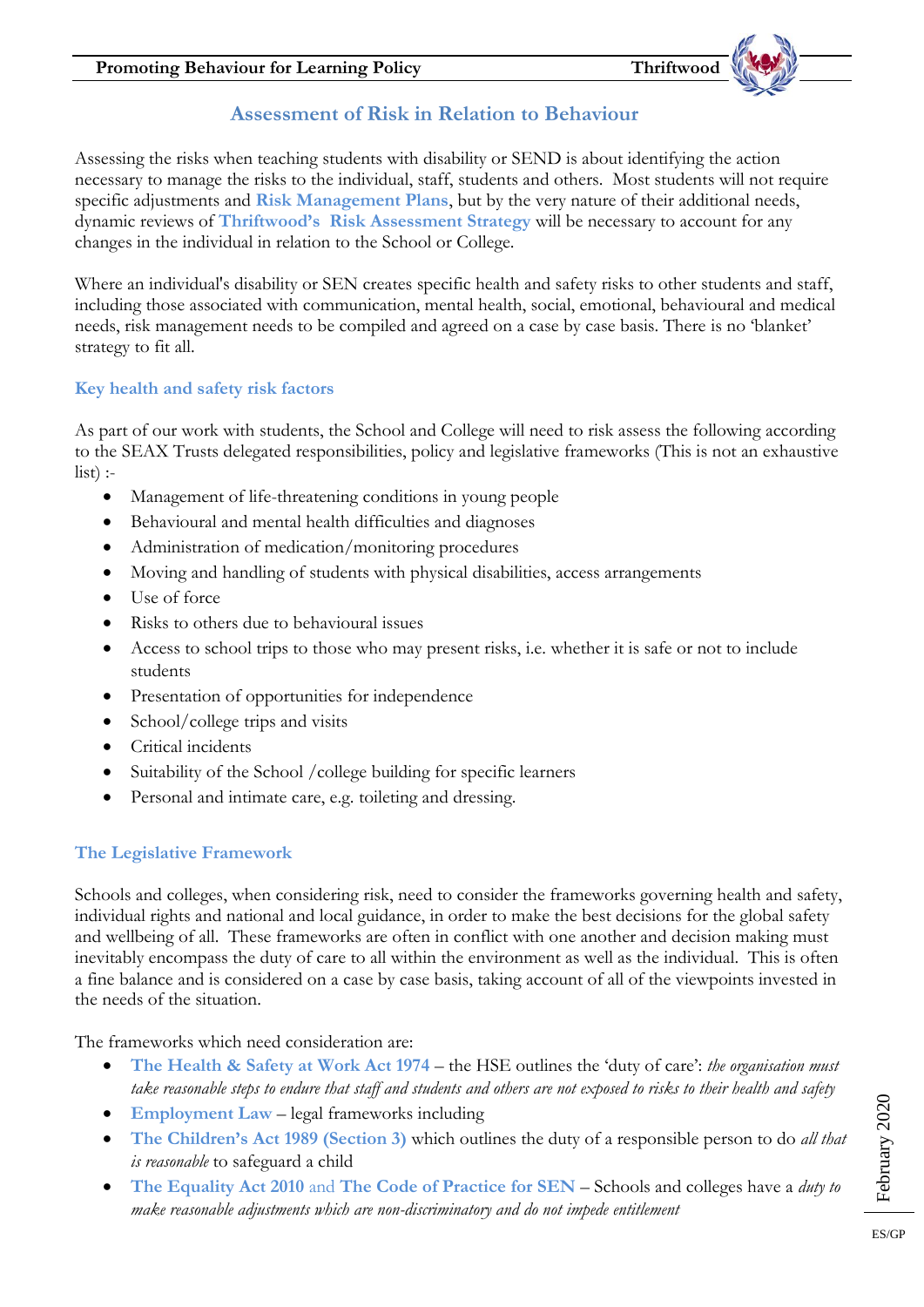- **DFE Guidance** Schools and colleges are presented with policies and practice from the DFE, some of which are statutory, such as Keeping Children Safe in Education September 2019, and some which are for guidance only
- **Local Authority Guidance** including safeguarding, exclusions, trips & visits, Health & Safety
- **SEAX Trust Policies** the Trust delegates the responsibility for safeguarding and Health & Safety to the Headteacher and the leaders in school and college
- **School and College Policies** procedures and decision-making frameworks such as Risk Assessments and Risk Management Plans, the application of medical protocols and the use of reasonable force

### **Risk Management Decisions**

In taking all of the above into account, the primary focus will be to ensure that a young person can fully participate, wherever reasonable. However, when individual needs and reasonable adjustments continue to present a risk that cannot be mitigated to an acceptable level, then more emphasis will be given to the health and safety aspects of the situation. This may include the management of life-threatening medical conditions, unacceptable risk presented by aggressive or threatening behaviour or complex mental health issues that may present risks to the individual and to others.

All stakeholders should be made aware of this decision-making process, which will be transparent in nature and will be highlighted each time a risk management procedure takes place, when de-briefing an incident and when planning for the needs of a range of learners within the environment.



#### **Decision-Making Model regarding Risk Management**

All risk management plans for individuals, any medical protocols and any admissions to the school or college will use the model above to ensure that balance is achieved in meeting need and in protecting the health and safety of all.

The application of this approach to Risk Management ensures that any decisions regarding sanctions are made based on Health and Safety considerations and the benefits for all and guard against discriminatory practice.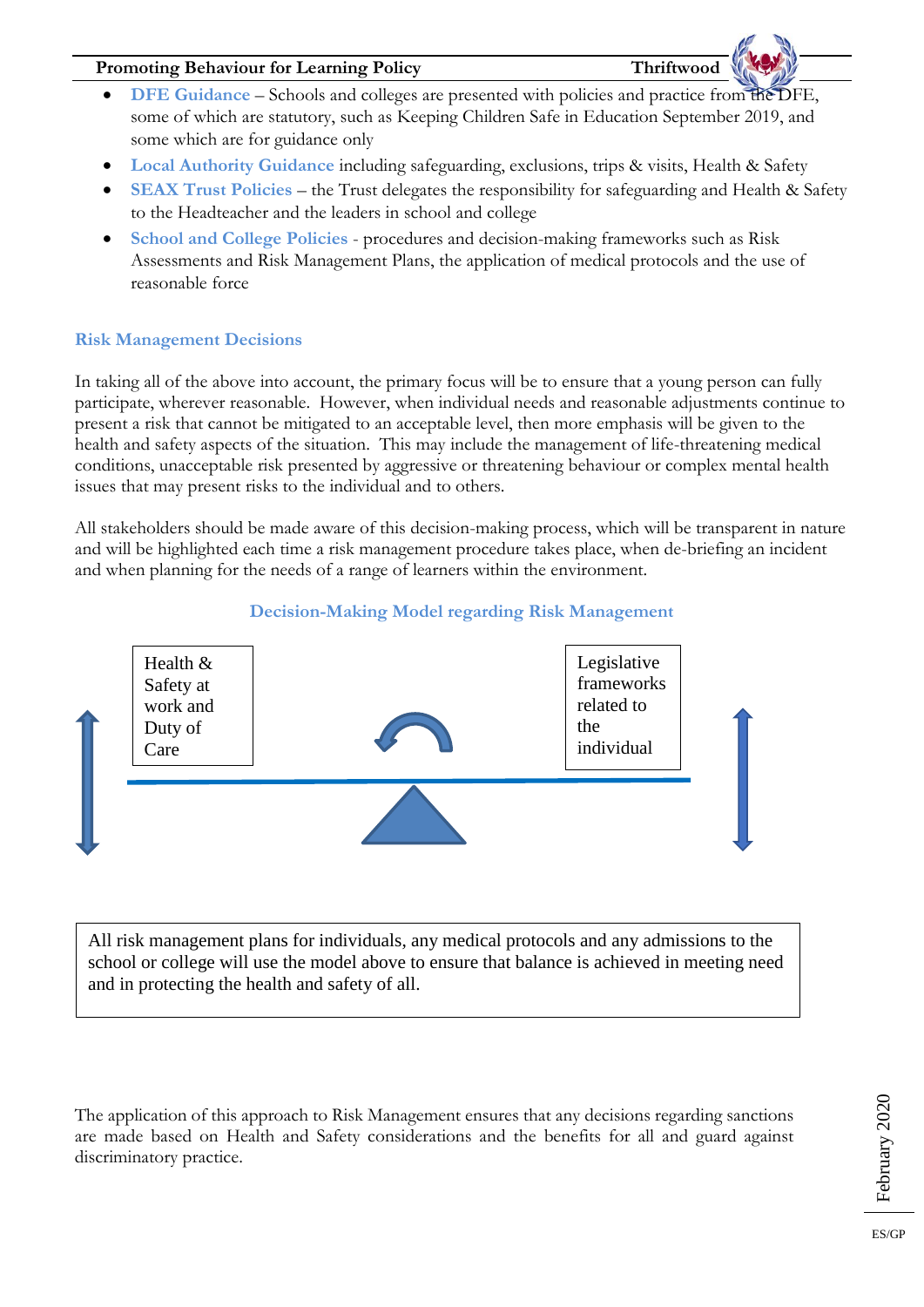#### **Sanctions**

Throughout the school/college, setting high expectations for behaviour means that sanctions will be used in order to maintain the standards we set. These may include:-

- Loss of parts/all of break times/lunch times
- Removal of pupils from peers
- Removal from own class to another class
- Time out
- Missing trips/high value events/Residentials
- Reporting to parents
- Loss of privileges/golden time

Should behaviours be deemed to be more serious than not following the Thriftwood Code then more formal sanctions will be used. These may include:

- Request to parents to pick up their child following an accident
- Fixed term exclusions
- Permanent exclusions

**To find guidance for Essex protocols regarding exclusion follow this link:**

[http://esi.essexcc.gov.uk/vip8/si/esi/content/binaries/documents/Service\\_Areas/](http://esi.essexcc.gov.uk/vip8/si/esi/content/binaries/documents/Service_Areas/) Pupil Support/Excluded Pupils/EXCLUSIONS\_FROM\_SCHOOLS\_Aug07.doc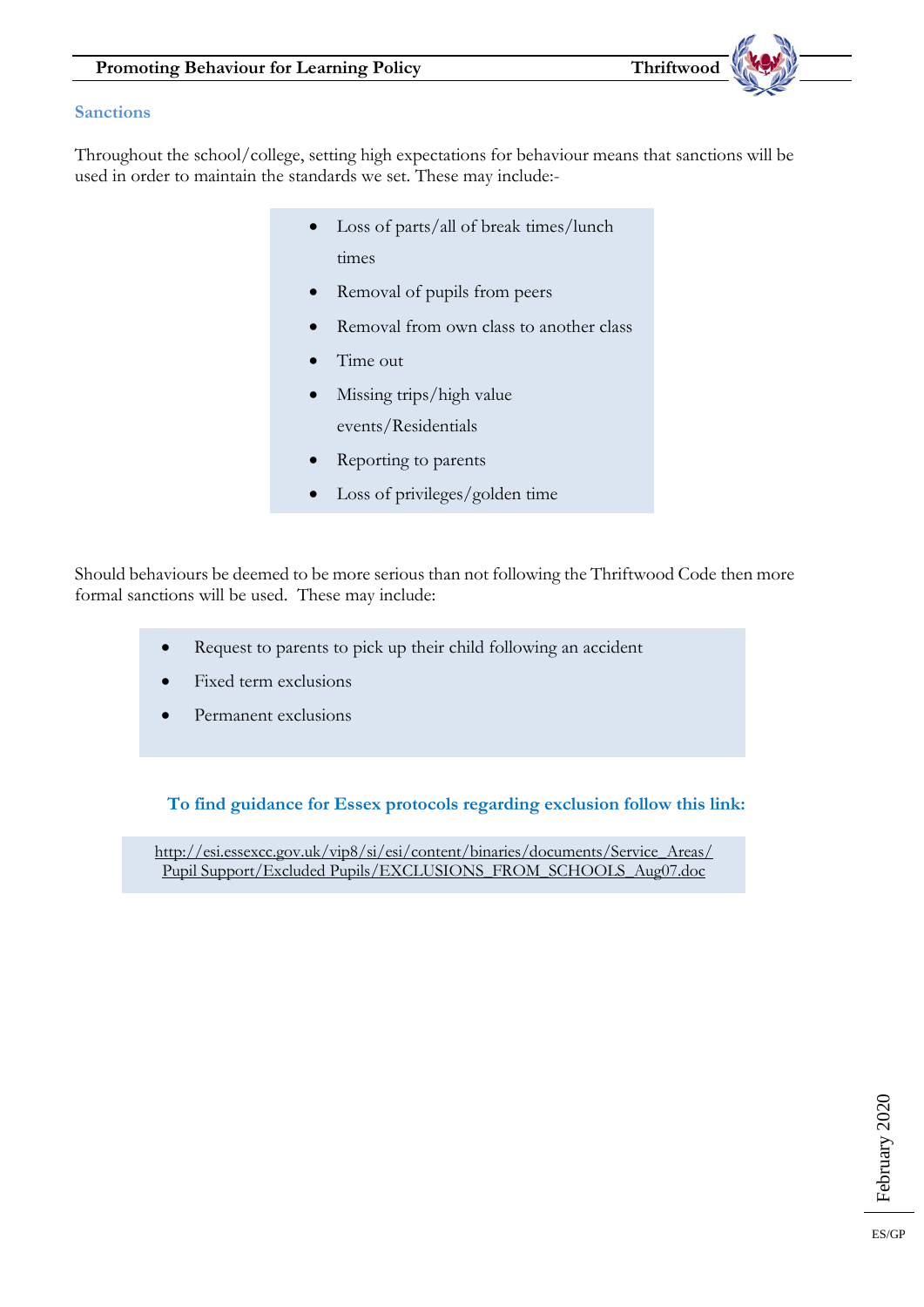#### **Procedures and Practice**

Staff are aware of what constitutes unacceptable behaviour in our school and will use the following procedure to ensure a consistent and well managed approach.

The procedure for managing behaviour is as follows:

# **THE THRIFTWOOD MODEL FOR BEHAVIOUR MANAGEMENT**

#### **UNACCEPTABLE BEHAVIOUR**

#### **IN CLASS STRATEGIES**

*Identify situation causing difficulty*  Warning systems / cards Tactical ignoring Distract/redirect Redeploy human resources Behaviour book – (School)/Being on Report (College) Threat of external strategies Deferred consequences

#### **EXTERNAL STRATEGIES**

Behaviour book/contact with parents (School) Time out – HSLM Call for a visit from an SLT Member On site management Choices system DECISION

#### **EXTRACTION**

Call for visit Removal – replacement after minutes to complete work Information to parents Recording patterns of behaviour Behaviour programmes Call in parents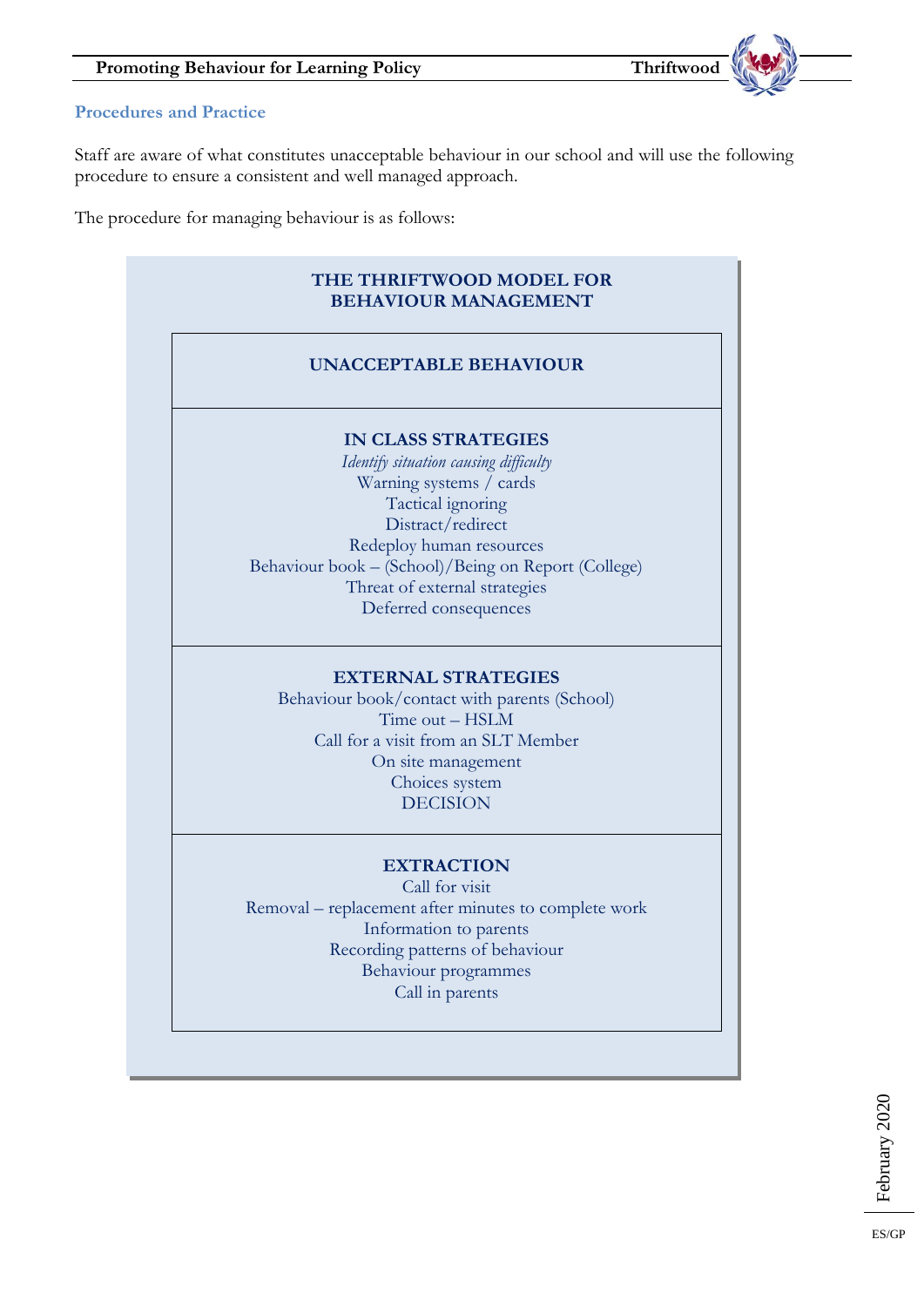#### **Incidents**

Any more serious incidents occurring in school are recorded using common systems> These systems are, 'My Concern' for Safeguarding issues and 'Arbor' for incidents. These incidents are recorded under the following circumstances:

- where an action has caused harm to another pupil or member of staff
- where any damage to property has been caused
- where any serious/disruption/verbal abuse has occurred
- where any student has been handled e.g. passively restrained, removed, guided, calmed

Incidents are logged and monitored by the Leadership Team. Trends and patterns of behaviours are tracked using an ongoing monitoring process for all students in both School and College.

Any incidents of bullying or intimidation are managed in line with the 'Anti-bullying Policy'.

#### **Parental Involvement**

Parents will be asked to support the school policy for behaviour by:

- Promotion of the Thriftwood Codes at home
- Attending relevant meetings throughout the year
- Communicating with staff appropriately through home school diaries/ by email or by telephone
- Support the school to administer sanctions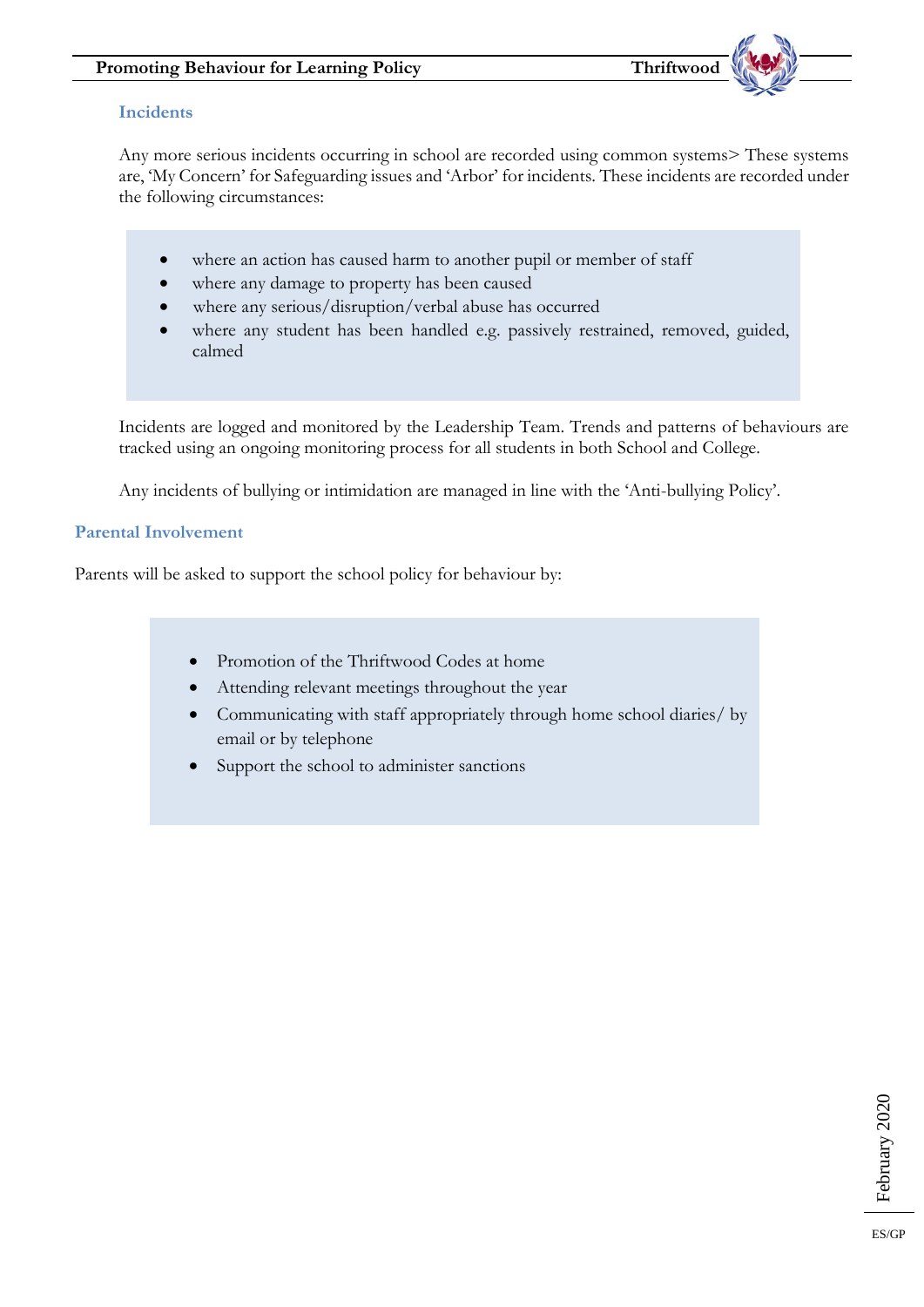#### **Pupil Involvement**

Pupils will contribute via questionnaires, meetings and informal question and answer sessions

- to the development of good behaviour via the school/college council
- their views regarding
	- anti-bullying
	- rewards
	- safety of the school

*"Pupils do not hesitate in approaching teachers if they have any worries. They know that teachers will provide the necessary support and action to resolve any concerns." Ofsted 2017*

#### Appendices

The following section includes:

- Incident Reporting Sheet
- The Thriftwood Code
- Risk Management Plan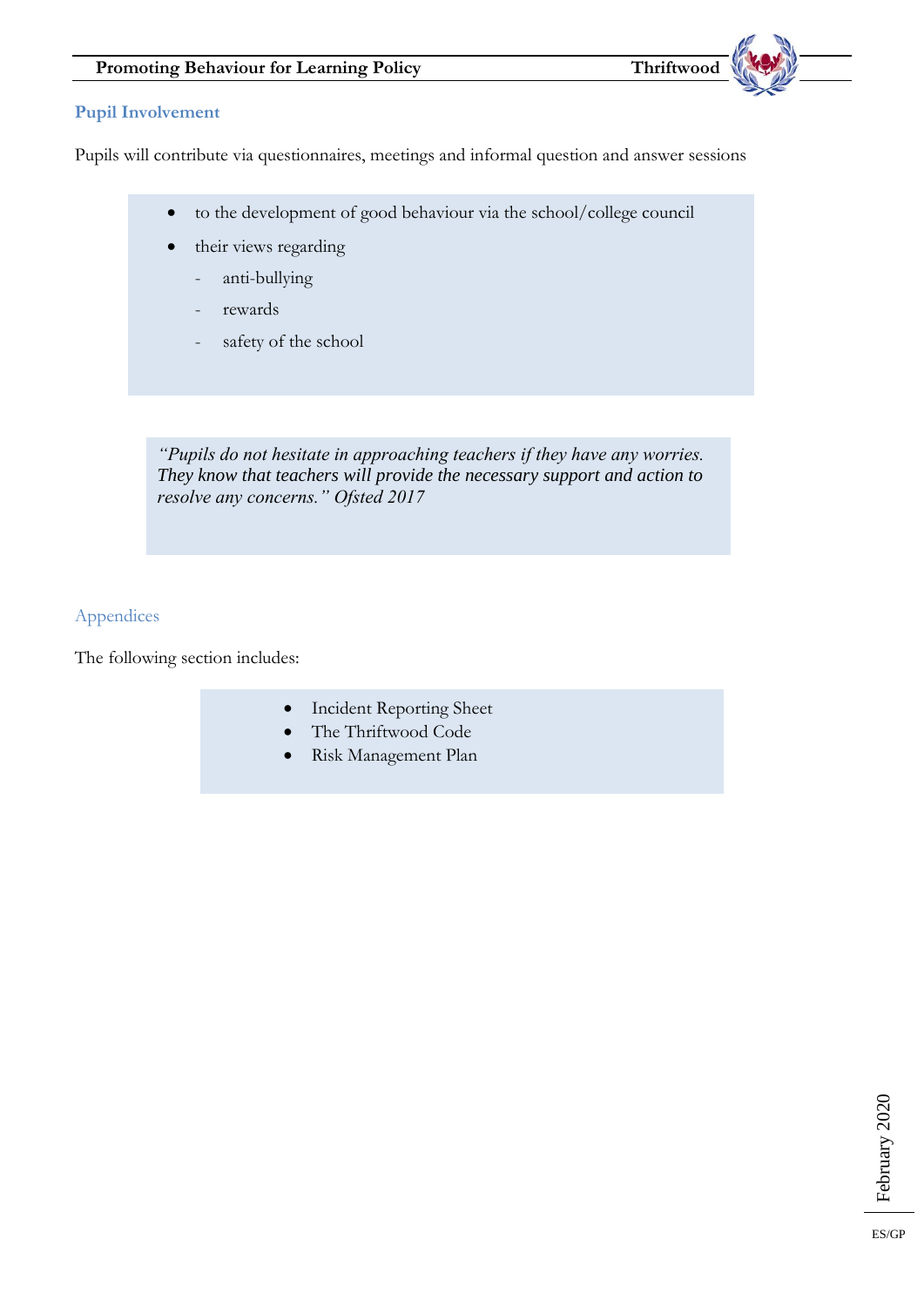

#### APPENDIX 1

| THRIFTWOOD STUDENT INCIDENT SHEET                                                                                                                                                                                                                                                                                                                                                                                         |
|---------------------------------------------------------------------------------------------------------------------------------------------------------------------------------------------------------------------------------------------------------------------------------------------------------------------------------------------------------------------------------------------------------------------------|
| To be completed by member of school staff and given immediately to the Headteacher<br>Complete for:<br>An action which has caused injury/harm to another pupil or member of staff<br>Damage caused to property<br>Serious disruption/abuse<br>Any student who has been handled - guided, calmed, removed, using reasonable force. Any use of reasonable<br>force should be described and recorded on the diagram overleaf |
|                                                                                                                                                                                                                                                                                                                                                                                                                           |
|                                                                                                                                                                                                                                                                                                                                                                                                                           |
|                                                                                                                                                                                                                                                                                                                                                                                                                           |
| Activity before the INCIDENT:                                                                                                                                                                                                                                                                                                                                                                                             |
|                                                                                                                                                                                                                                                                                                                                                                                                                           |
| <b>INCIDENT:</b><br>Aggression towards staff<br>Aggression towards a pupil<br>Disruptive behaviour<br>Verbal abuse<br>Hurting themselves<br>Damage to property<br><b>DESCRIPTION:</b>                                                                                                                                                                                                                                     |
| <b>DETAILS:</b>                                                                                                                                                                                                                                                                                                                                                                                                           |
| <b>ADULT ACTIONS</b>                                                                                                                                                                                                                                                                                                                                                                                                      |
| Defuse / de-escalate                                                                                                                                                                                                                                                                                                                                                                                                      |
| Direct pupil away from the situation                                                                                                                                                                                                                                                                                                                                                                                      |
| Follow pupil RMP                                                                                                                                                                                                                                                                                                                                                                                                          |
| Call for assistance                                                                                                                                                                                                                                                                                                                                                                                                       |
| Use of control-guiding/blocking                                                                                                                                                                                                                                                                                                                                                                                           |
| Use of reasonable force-2 adults MINIMUM                                                                                                                                                                                                                                                                                                                                                                                  |
|                                                                                                                                                                                                                                                                                                                                                                                                                           |
| Signed:                                                                                                                                                                                                                                                                                                                                                                                                                   |
|                                                                                                                                                                                                                                                                                                                                                                                                                           |
|                                                                                                                                                                                                                                                                                                                                                                                                                           |
| February 20                                                                                                                                                                                                                                                                                                                                                                                                               |
|                                                                                                                                                                                                                                                                                                                                                                                                                           |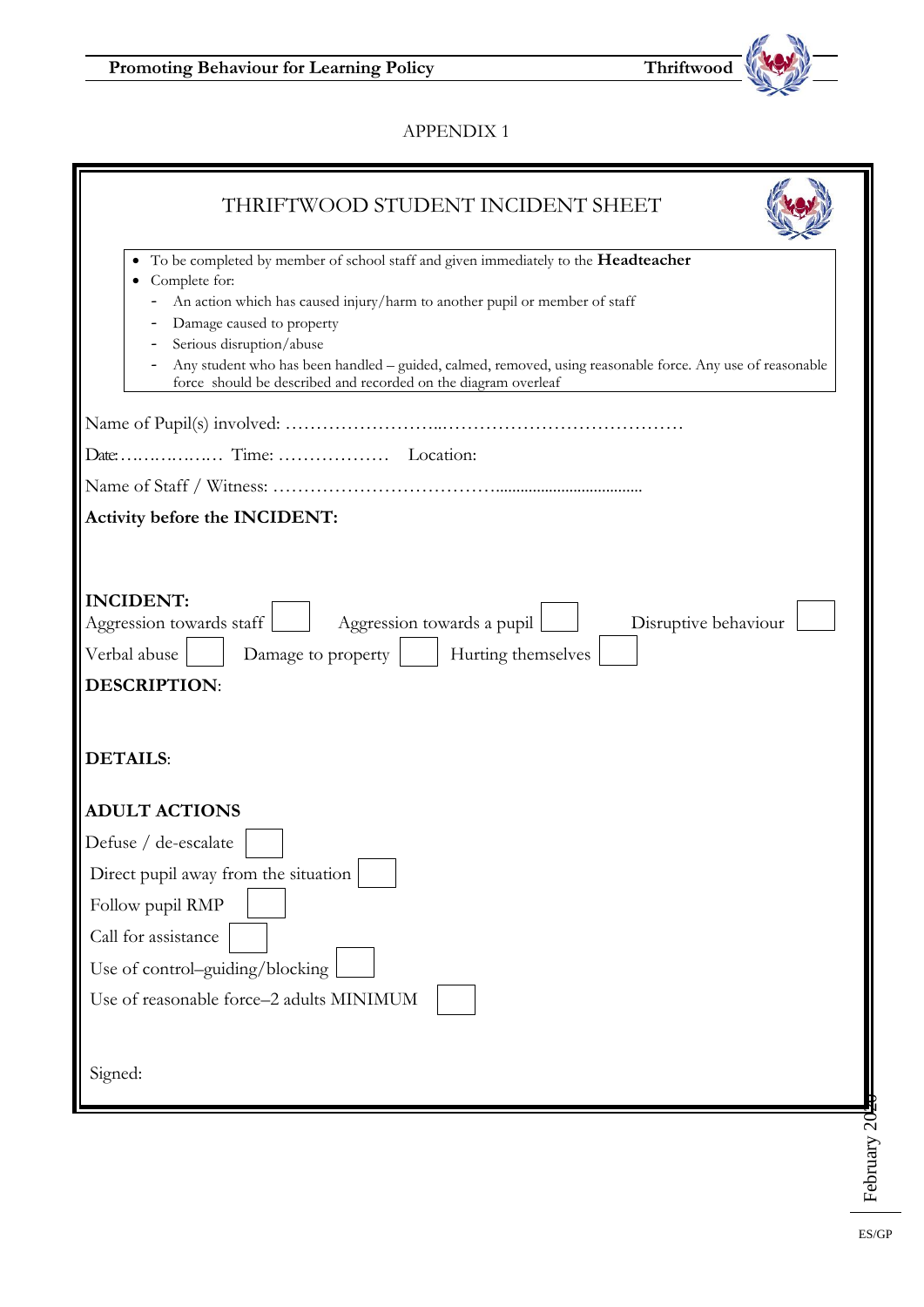

#### **RECORD OF HANDLING TECHNIQUES USED IN AN INCIDENT**

*Staff: Do not enter into restraint with a pupil if suffering from heart conditions, bad back or an existing injury*.

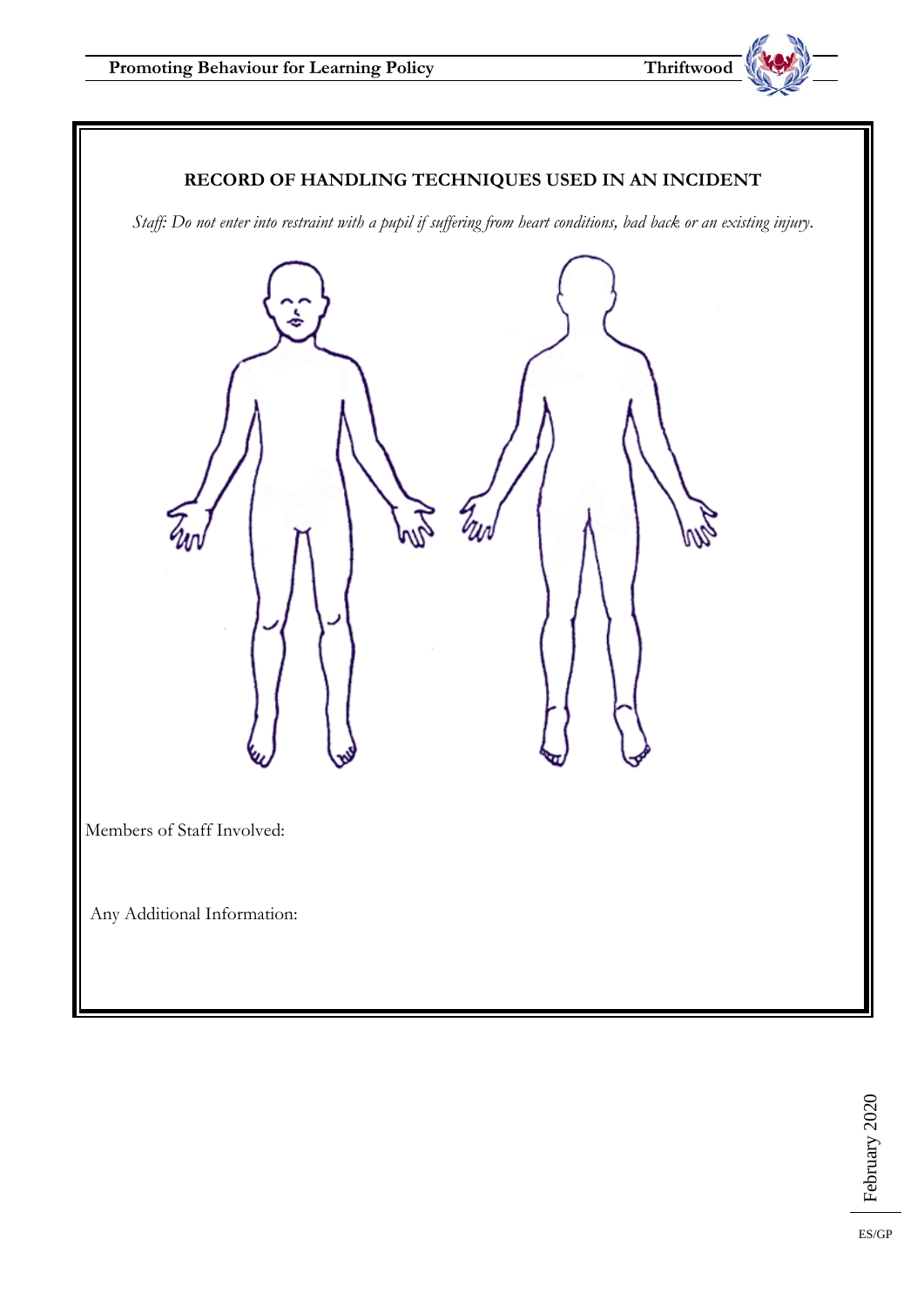

**APPENDIX 2**



February 2020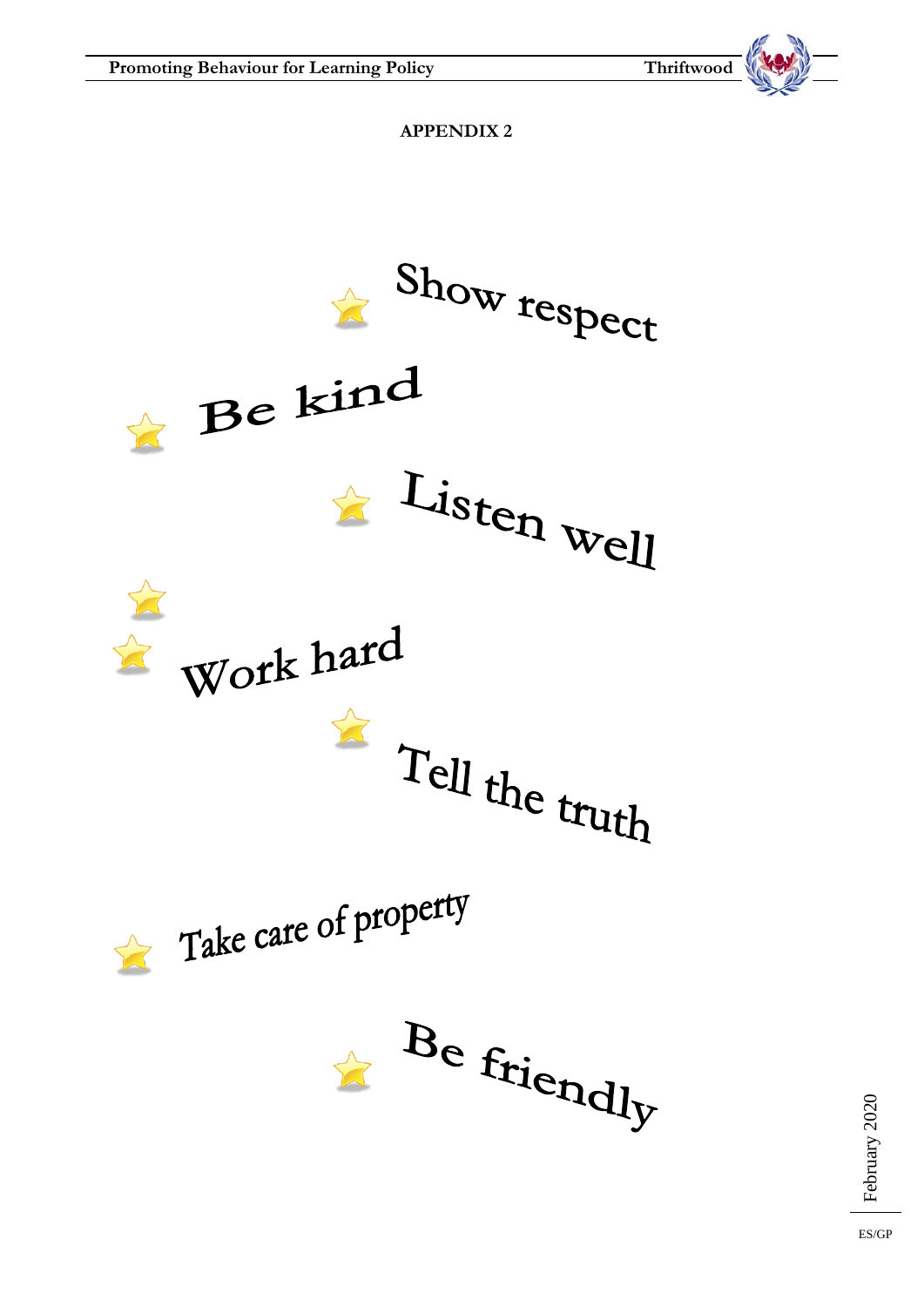

### **RISK MANAGEMENT PLAN**

# **Incorporating Positive Handling plan**

| Name:                                                                   | Class/Year:    |
|-------------------------------------------------------------------------|----------------|
| <b>Initial Assessment:</b>                                              | <b>Review:</b> |
| <b>Behaviour causing concern</b>                                        |                |
| Who might be at risk                                                    |                |
| Conditions that may increase the probability of the behaviour occurring |                |
| Primary preventative strategies                                         |                |
| Early indicators that the pupil may be losing control                   |                |